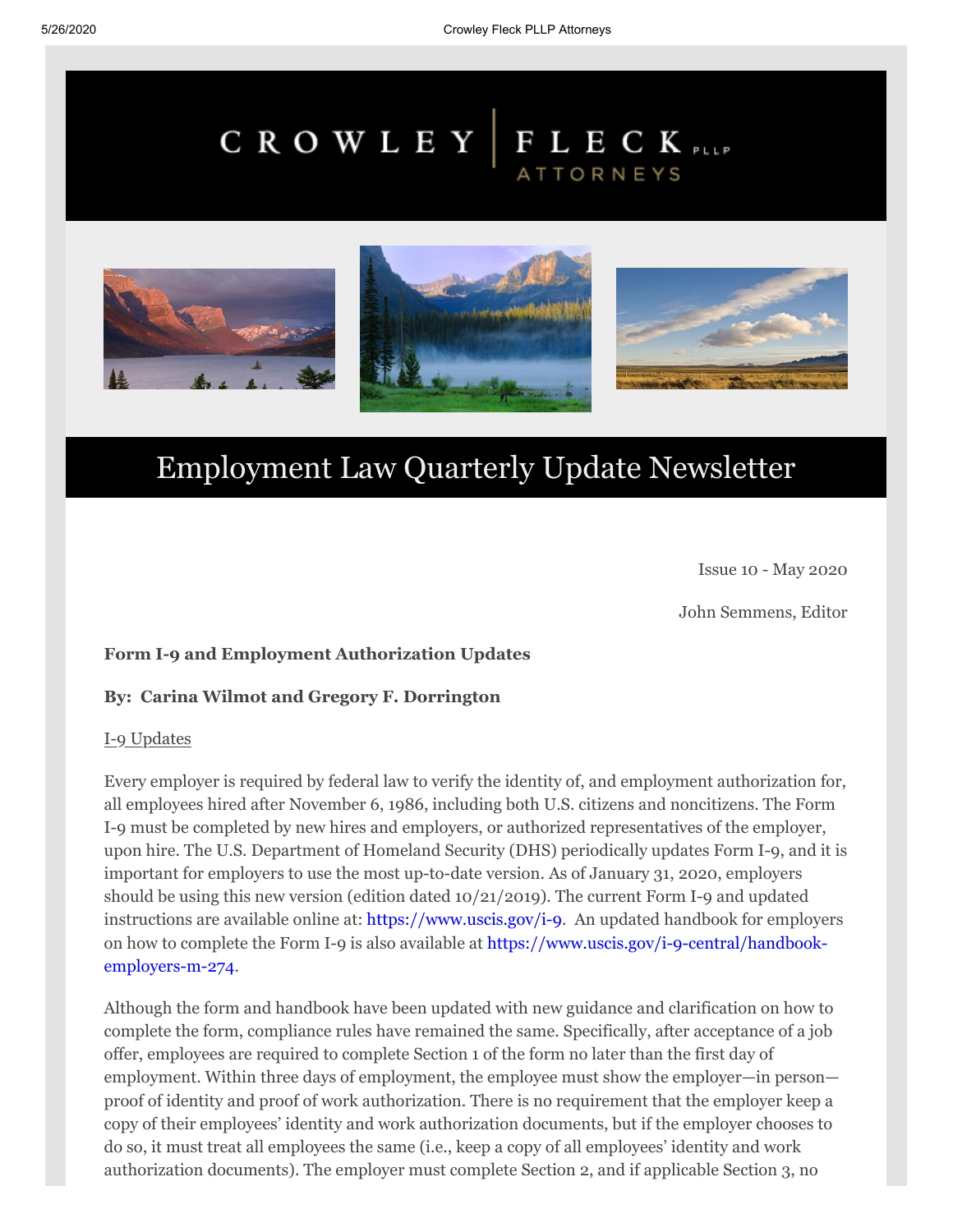later than the third day of employment. Employers are required to keep completed I-9 forms for the later of three years from date of hire, or for one year after employment ends.

# Impact of COVID-19 on I-9 Requirements

For employers who have a fully remote work environment, DHS has temporarily deferred the requirement for employers to review, in person, the Form I-9 identity and work authorization documents provided by employees, until the employer's normal operations resume. However, employers who have **any** employees physically present at a work location must still review the required documents in person. Requirements and more details are available here: [https://www.ice.gov/news/releases/dhs-announces-flexibility-requirements-related-form-i-9](https://send.boingomail.com/t/r-l-jkmddll-l-u/) compliance.

Employers who terminated employees and are now rehiring employees back are required to complete a new I-9 and review employee identity and work authorization documents once again. This requirement does not apply to employees who were still employed or considered "job attached," even if they were not scheduled to work, were furloughed, or otherwise were not actively working.

# I-9 Best Practices

DHS has significantly increased their number of I-9 audits nationwide in the past two years, and it is important for employers to ensure they are following best practice for I-9 compliance. Best practice for Form I-9 compliance is to retain all I-9 forms in a separate file apart from personnel files, and in a secure space such as a locked drawer. If selected for an audit, employers have three days to present Form I-9s. For employees who have an end date for work authorization (e.g., employment authorization cards or I-94s), employers should calendar a reminder around 90 days in advance of the expiration and follow up with that employee to reverify employment authorization. When employees separate from employment, employers should also calendar a reminder to remove and destroy Form I-9s that no longer need to be retained for those employees (again, the later of three years from date of hire, or for one year after employment ends). We recommend that employers conduct a self-audit of their I-9 files regularly to ensure compliance. DHS generally views self-audits favorably in audit situations, and a documented history of employer self-audits can be a factor considered in mitigating penalties.

# For Employers with Additional Questions

Crowley Fleck PLLP has an experienced team of attorneys who can assist with all manner of employment-based immigration needs, including completing Form I-9s, I-9 audits, planning I-9 selfaudits, applications for work authorization for foreign nationals, or identifying exceptions that may need to be made to an employer's policies based on federal regulations specific to foreign nationals and their work authorization. If you would like more information on complying with employmentbased immigration regulations, including Form I-9, please contact Crowley Fleck's Employment Practices Group.

# **New FLSA Guidance on Payment by Project Gives Employers Options for Employee Compensation**

# **By: Mark R. Feddes**

 $\overline{\phantom{a}}$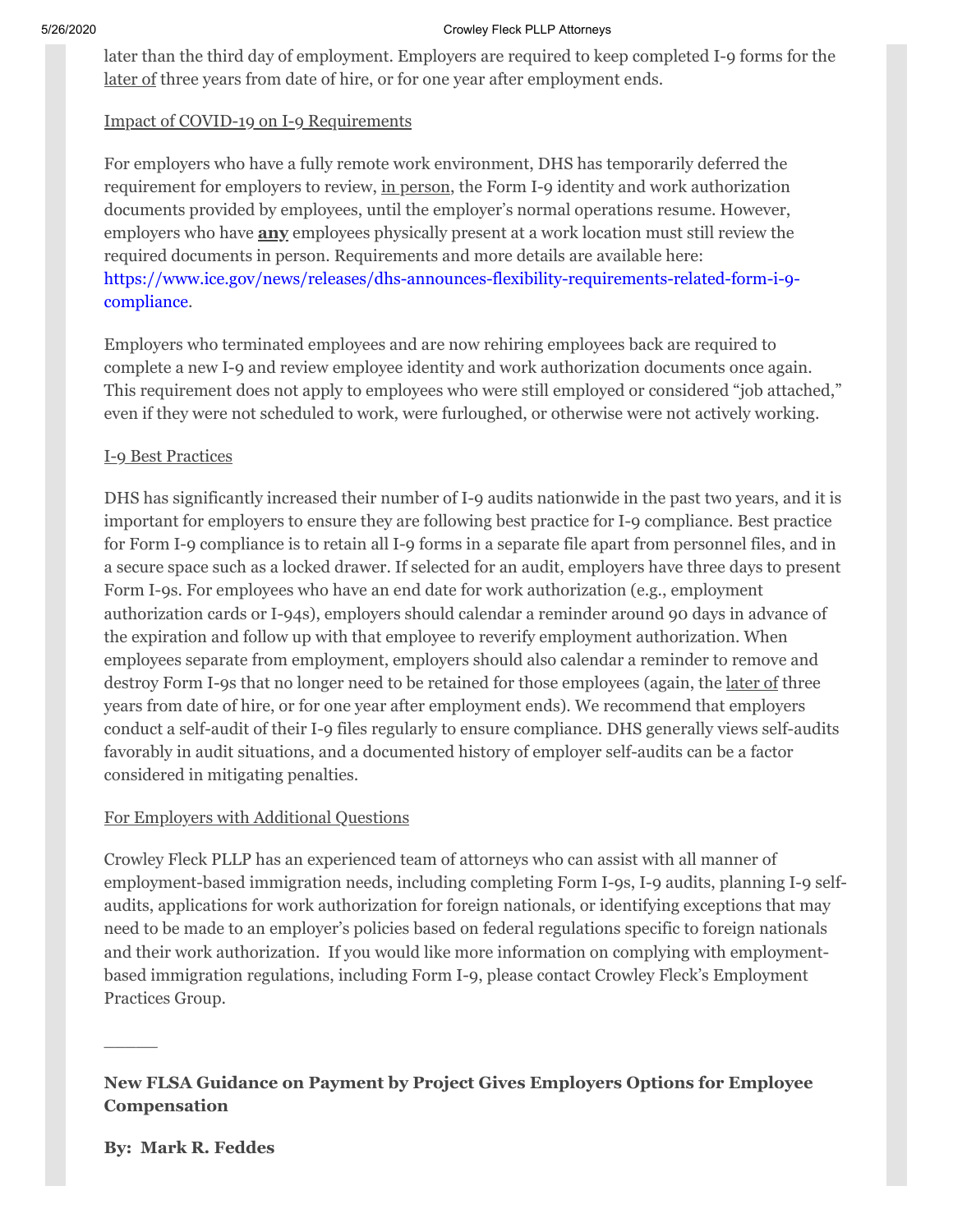In January 2020, the United States Department of Labor, Wage and Hour Division ("DOL") issued guidance addressing the ways in which employers may compensate certain exempt employees on a payment-per-project basis, while still meeting the salary or fee-based compensation requirements of the Fair Labor Standards Act ("FLSA")\*. Typically, discussions of payment by project occur in the context of independent contractors. Nevertheless, the recent DOL letter provides employers with helpful guidance for implementing payment-by-project arrangements for bona fide administrative and professional employees.

The recent DOL guidance addresses two specific examples for proposed payment by project. The first involves an employee assigned to develop a new education curriculum for a school district client over the course of 40 weeks ("Project One"). The employee in this example would be paid \$80,000 in 20 bi-weekly installments of \$4,000, regardless of the number of hours actually worked on Project One. The second example involves the same employee who, while working on Project One, accepts an additional assignment ("Project Two"). Project Two consists of an eight-week period in which the employee designs and conducts five teacher workshops. For Project Two, the employee will be paid a total of \$6,000 in four bi-weekly payments of \$1,500, regardless of the number of hours actually expended. The DOL ultimately found both examples to be compliant with FLSA compensation requirements.

By way of legal background, an employer may properly claim FLSA exemption for administrative and professional employees who satisfy the duties tests applicable to those exemptions, so long as the employees are paid "on a salary or fee basis." The salary or fee basis, as applied to the specific examples, is the central focus of the DOL guidance. An employee is paid on a salary basis if she receives a predetermined amount each pay period constituting all or part of her compensation that is not subject to reduction (outside of some exceptions) and meets the minimum amount (\$684 per week). The fee basis requires the employee receive an agreed-upon amount for a single job regardless of the time required for its completion—resembling something like piecework payments.

The DOL found that both examples meet FLSA regulations for the salary or fee-based compensation requirement. With respect to Project One, the employee would receive a predetermined amount that meets or exceeds the \$684 per week minimum. Additionally, the fixed bi-weekly payments would not vary based on the number of hours worked or quality of the work. Consequently, the DOL concluded the arrangement meets FLSA's definitional requirements of payment on a salary basis.

The second example also was found to comply with FLSA compensation requirements. The payments for Project Two constitute "extra" compensation under the FLSA, which allow an employer to provide an exempt employee with additional compensation without violating the salary basis. So long as there is a non-deductible minimum, additional compensation on top of the requisite salary is permissible.

When it comes to providing exempt employees extra compensation, employers should realize they have a number of options. Extra compensation may be paid on any basis, such as a flat sum, bonus, or hourly amount, and may be paid for hours worked beyond the normal workweek. With respect to Project Two, the additional compensation took the form of a weekly lump sum on top of the minimum payments for Project One. The DOL noted the fact that the total compensation might change throughout the year depending on the assigned projects does not necessarily alter its conclusion, so long as salary-basis and minimum amounts are met.

The recent DOL guidance provides employers newfound flexibility for payment arrangements consistent with the requirements for bona fide administrative and professional employees.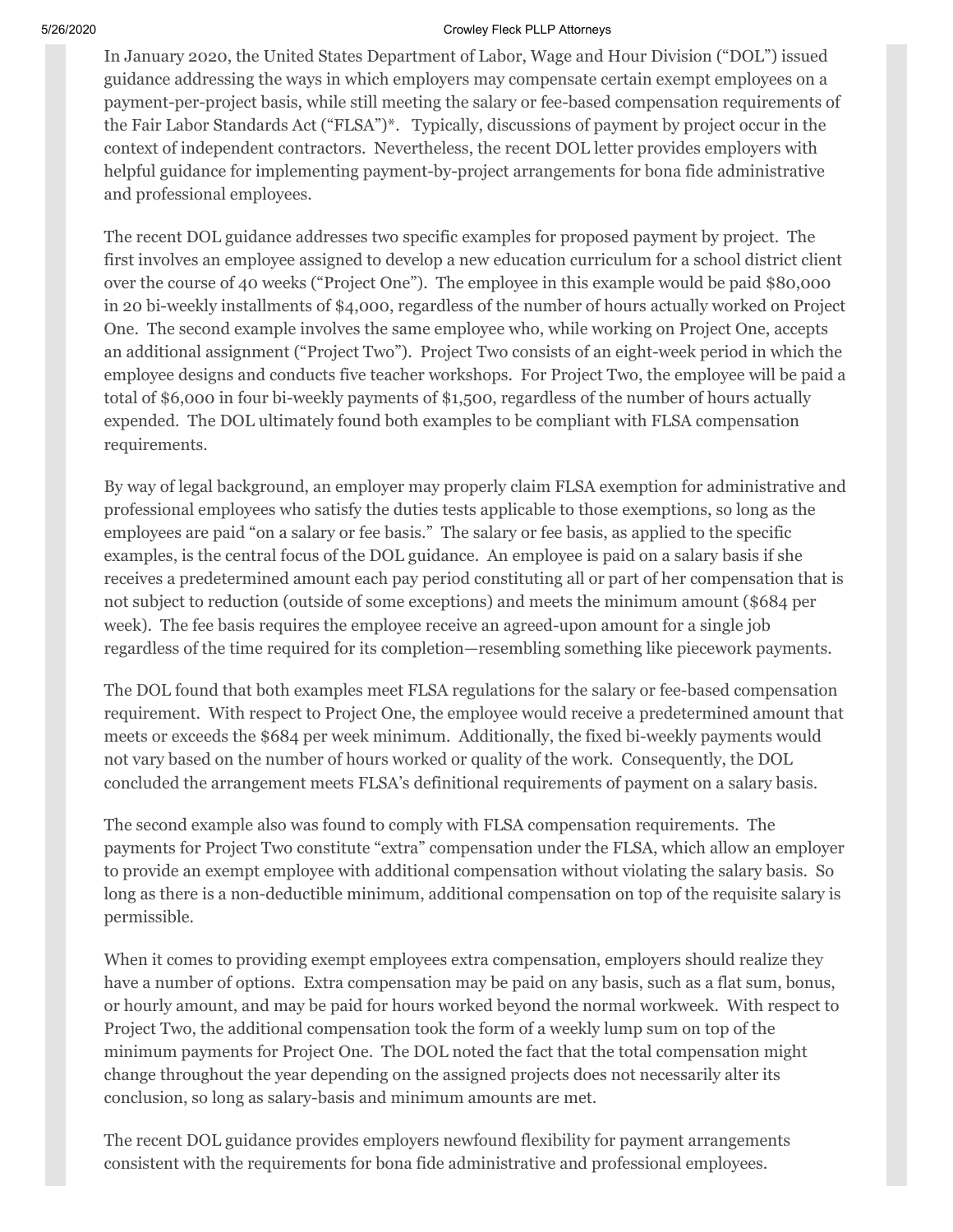Employers should work with their attorneys to ensure any proposed changes to payment arrangements meet FLSA and other regulatory requirements. For example, one hypothetical issue flagged by the DOL opinion letter, using the example above, is renegotiation of agreements for services between the school district and the employer if those revisions affect the employee's compensation. Standing alone, contract changes affecting the employee's compensation may not necessarily defeat the salary-basis if the revised payments continue to meet the minimum threshold. However, employers in that situation should be wary of circumstances in which contracts are so frequently revised that an employee's bi-weekly pay frequently changes and suggests the rate of pay is, in fact, dependent on the quantity and quality of work performed.

The DOL guidance offers employers a new way of thinking about salary or fee-based compensation for their employees. The payment-by-project option will be better suited for certain employers and industries than others. Employers who want to pursue alternative payment arrangements like those addressed in the new guidance should consult with their attorney to avoid FLSA and other regulatory pitfalls.

\*U.S. Department of Labor, Opinion Letter FLSA2020-2,

[https://www.dol.gov/sites/dolgov/files/WHD/legacy/files/2020\\_01\\_07\\_02\\_FLSA.pdf](https://send.boingomail.com/t/r-l-jkmddll-l-o/) (January 7, 2020).

Len Smith Employment Practice Group (406) 252-3441 [lsmith@crowleyfleck.com](mailto:lsmith@crowleyfleck.com)

 $\overline{\phantom{a}}$ 

\_\_\_\_\_\_\_\_\_\_\_\_\_\_\_\_\_\_\_\_\_\_\_\_\_\_

Scott Hagel Employment Practice Group (406) 752-6644 [shagel@crowleyfleck.com](mailto:shagel@crowleyfleck.com)

John Semmens Employment Practice Group (406) 449-4165 [jsemmens@crowleyfleck.com](mailto:jsemmens@crowleyfleck.com)



**To be added to the mailing list please contact Tiffani Swenson at tswenson@crowleyfleck.com**

**[www.crowleyfleck.com](https://send.boingomail.com/t/r-l-jkmddll-l-b/) | [Forward to a Friend](https://crowleyfleck.forwardtomyfriend.com/r-l-2AD73FFF-jkmddll-l-r) | [Web Version](https://send.boingomail.com/t/r-e-jkmddll-l-y/) | [Unsubscribe](https://send.boingomail.com/t/r-u-jkmddll-l-j/)**